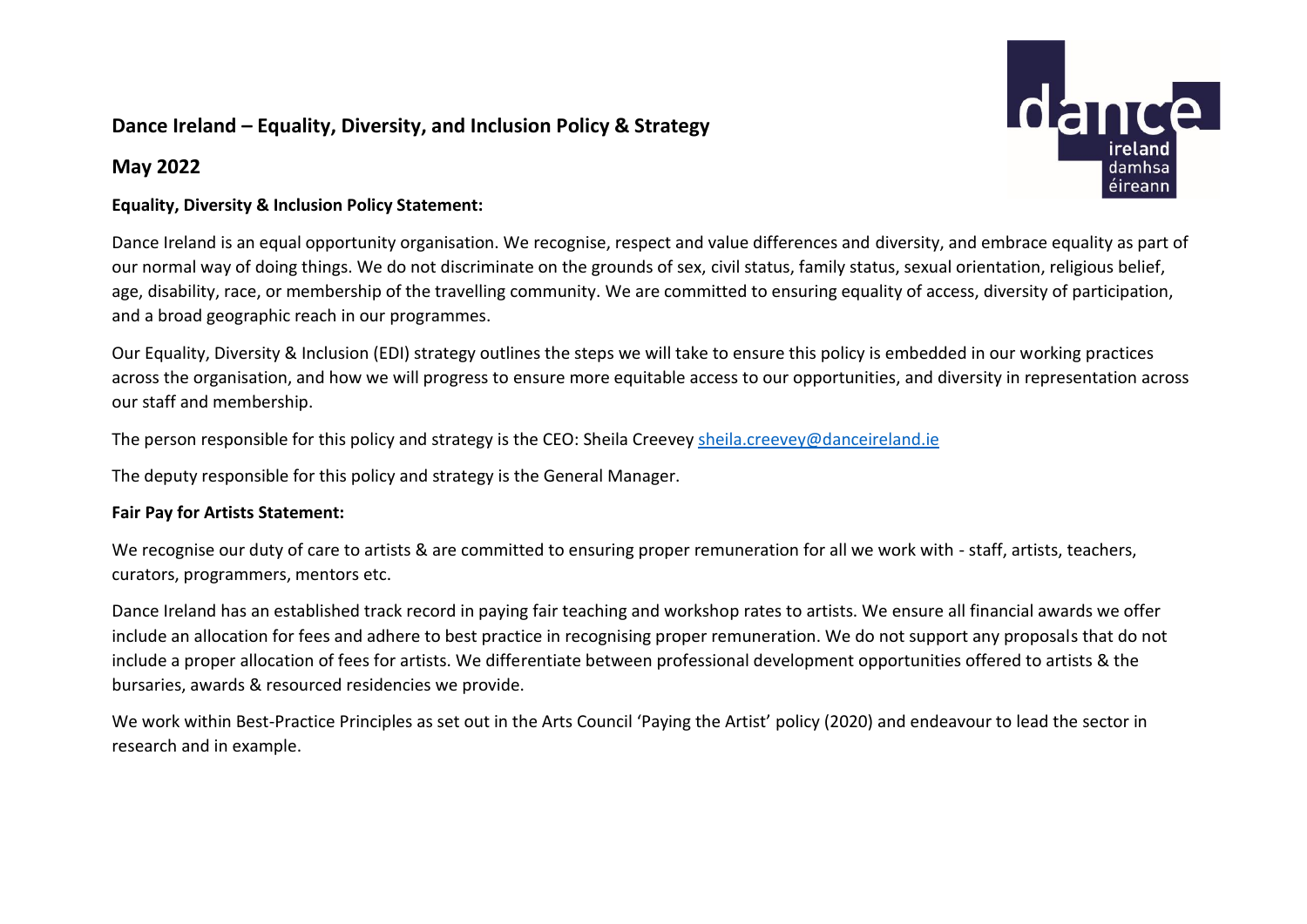Dance Ireland EDI Strategy – May 2022

| <b>Priorities:</b> | Objective:                                                                                                                                                                                                                                  | <b>Strategic Intention:</b>                                                                                                                                                                                                                        |  |
|--------------------|---------------------------------------------------------------------------------------------------------------------------------------------------------------------------------------------------------------------------------------------|----------------------------------------------------------------------------------------------------------------------------------------------------------------------------------------------------------------------------------------------------|--|
| Sustainability     | For a career in dance to be a viable and accessible option,<br>with appropriate support to develop and sustain a healthy<br>work-life balance                                                                                               | 1. Invest in programmes of support that are responsive<br>and relevant to the career or life stage of people<br>working in dance, supporting inclusion and access<br>throughout.                                                                   |  |
|                    | For the dance industry to be mindful of its environmental<br>impact, supporting social change, and leading by example.                                                                                                                      | 2. Create and hold space for rest, reflection, and renewal<br>for our members.                                                                                                                                                                     |  |
| Interdependence    | That all the working parts of the dance ecology are<br>connected, engaged, and supportive; with a shared intention<br>to maintain quality and raise ambition in the art form.<br>That no person will feel alone or isolated at any point in | Engage with the breadth of supporters of dance to<br>3.<br>increase confidence and find more opportunities to<br>share dance work with broader audiences and<br>communities in many different places and spaces.                                   |  |
|                    | their dance career.                                                                                                                                                                                                                         | 4. Acknowledge that no-one is truly independent in their<br>dance working lives; and facilitate opportunities for<br>people working in dance to build new connections<br>within and beyond the dance sector.                                       |  |
| Inclusion          | For the power of dance to connect, to include and to<br>embrace difference as a means to learn and grow together<br>to be valued and supported.<br>That all who choose to work in dance will see themselves                                 | 5. Co-curate more programmes and events with people<br>working in dance and communities that are under-<br>represented in the sector and include and engage artists<br>and audiences who have not connected with dance or<br>Dance Ireland before. |  |
|                    | reflected in the work of Dance Ireland and experience a<br>warm welcome.                                                                                                                                                                    | Manage and maintain a welcoming and accessible space<br>6.<br>for artists and all working in dance to create and<br>perform, and for the public to engage and experience<br>dance in all it's forms.                                               |  |